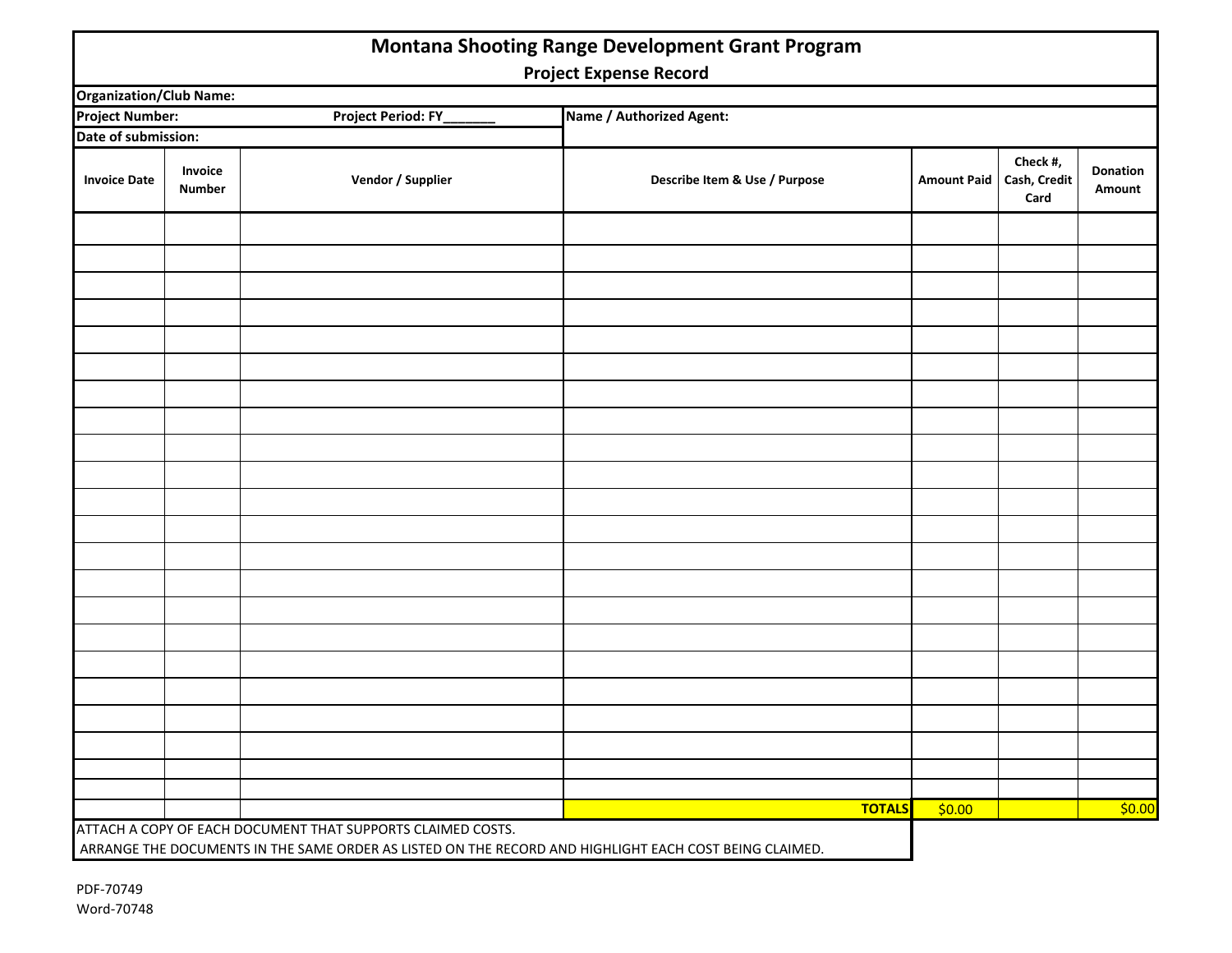|       |                                | <b>Proposed Budget for Shooting Range Grant</b> |                                             |                                                              |              |                                      |  |
|-------|--------------------------------|-------------------------------------------------|---------------------------------------------|--------------------------------------------------------------|--------------|--------------------------------------|--|
|       | <b>Organization/Club Name:</b> |                                                 |                                             |                                                              |              |                                      |  |
|       |                                |                                                 |                                             |                                                              |              |                                      |  |
| Date: | <b>TAX ID:</b>                 |                                                 |                                             | Name / Authorized Agent:                                     |              |                                      |  |
|       | <b>Detail of Expense</b>       | <b>Contractor/Supplier</b>                      | <b>Actual Out-of-</b><br><b>Pocket Cost</b> | Value of in-Kind<br>Donation (labor,<br>materials,<br>money) | <b>Total</b> | <b>FWP Portion =</b><br>1/2 of Total |  |
|       |                                |                                                 |                                             |                                                              | \$0.00       | \$0.00                               |  |
|       |                                |                                                 |                                             |                                                              | \$0.00       | \$0.00                               |  |
|       |                                |                                                 |                                             |                                                              | \$0.00       | \$0.00                               |  |
|       |                                |                                                 |                                             |                                                              | \$0.00       | \$0.00                               |  |
|       |                                |                                                 |                                             |                                                              | \$0.00       | \$0.00                               |  |
|       |                                |                                                 |                                             |                                                              | \$0.00       | \$0.00                               |  |
|       |                                |                                                 |                                             |                                                              | \$0.00       | \$0.00                               |  |
|       |                                |                                                 |                                             |                                                              | \$0.00       | \$0.00                               |  |
|       |                                |                                                 |                                             |                                                              | \$0.00       | \$0.00                               |  |
|       |                                |                                                 |                                             |                                                              | \$0.00       | \$0.00                               |  |
|       |                                |                                                 |                                             |                                                              | \$0.00       | \$0.00                               |  |
|       |                                |                                                 |                                             |                                                              | \$0.00       | \$0.00                               |  |
|       |                                |                                                 |                                             |                                                              | \$0.00       | \$0.00                               |  |
|       |                                |                                                 |                                             |                                                              | \$0.00       | \$0.00                               |  |
|       |                                |                                                 |                                             |                                                              | \$0.00       | \$0.00                               |  |
|       |                                |                                                 |                                             |                                                              | \$0.00       | \$0.00                               |  |
|       |                                |                                                 |                                             |                                                              | \$0.00       | \$0.00                               |  |
|       |                                |                                                 |                                             |                                                              | \$0.00       | \$0.00                               |  |
|       |                                |                                                 |                                             |                                                              | \$0.00       | \$0.00                               |  |
|       |                                |                                                 |                                             |                                                              | \$0.00       | \$0.00                               |  |
|       |                                |                                                 |                                             |                                                              | \$0.00       | \$0.00                               |  |
|       |                                |                                                 |                                             |                                                              | \$0.00       | \$0.00                               |  |
|       |                                |                                                 |                                             |                                                              | \$0.00       | \$0.00                               |  |
|       |                                |                                                 |                                             |                                                              | \$0.00       | \$0.00                               |  |
|       |                                | TOTAL EACH COLUMN                               |                                             |                                                              | \$0.00       | \$0.00                               |  |